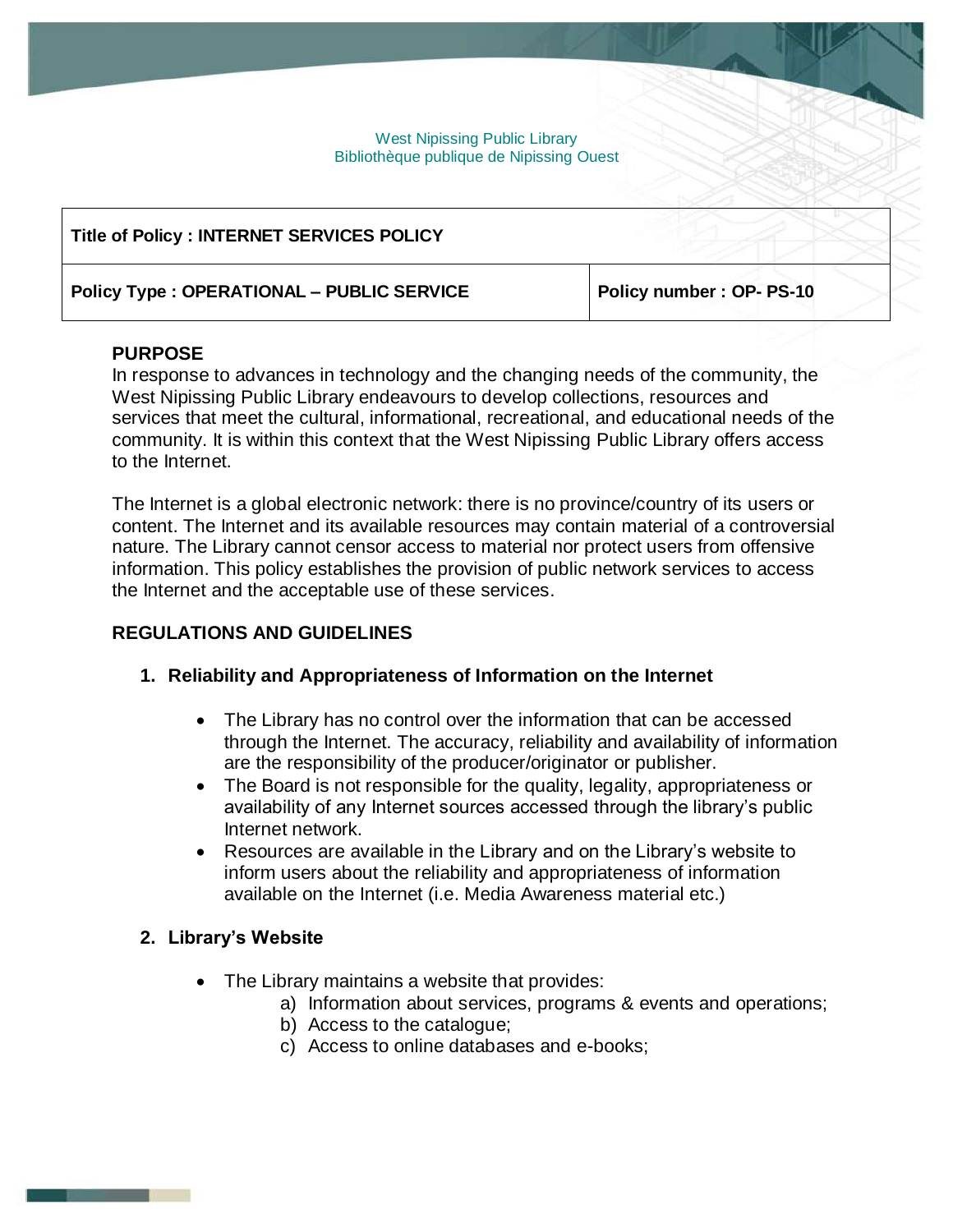- d) A selection of tools available on the Internet to facilitate searching;
- e) A list of useful regional links.
- External links provided are for information and navigation purposes only. In no way does this constitute an endorsement by the Library. While an attempt is made to provide links to reliable resources, there is no guarantee as to the accuracy or quality of the information provided. The Library regularly checks proposed links but their accessibility and availability are completely out of its control.
- The Board is only responsible for the content of website pages managed by the Library.

### **3. Public Internet Access**

- The Board endorses the *Canadian Library Association Statement on Intellectual Freedom* and the *Ontario Library Association Statement on the Intellectual Rights of the Individual* and will ensure that access to, and use of, its public Internet network is compatible with this statement.
- Wired access to the Internet on Library equipment is provided to the public free of charge.
- **Wireless access** to the Internet is provided to the public for a nominal fee. The Library's wireless network is not secure; the Library cannot guarantee the safety of traffic across its wireless network. It does not assume any responsibility for the configuration or security of files on personal devices resulting from the connection to the network. Users should be aware that information sent to or from their personal devices can be captured by anyone else with a wireless device and appropriate software.
- Access to the Library's computers is accessible on a first come first served basis. The Library reserves the right to set limits or ask users to limit their time.
- The Library does not provide e-mail accounts. Users will need to use their own web-based mail service.
- In order to protect system integrity and to offer users a trouble-free library computing experience, the Library installs software such as *Deep Freeze* on all public computers. The Library is not responsible for any damages sustained while using a personal device within the library's premises or while using the Library's wireless network.
- The Library is not responsible for any expenses incurred by, or the potential repercussions of a third-party using, personal/banking/credit card information that has been entered via its public Internet network.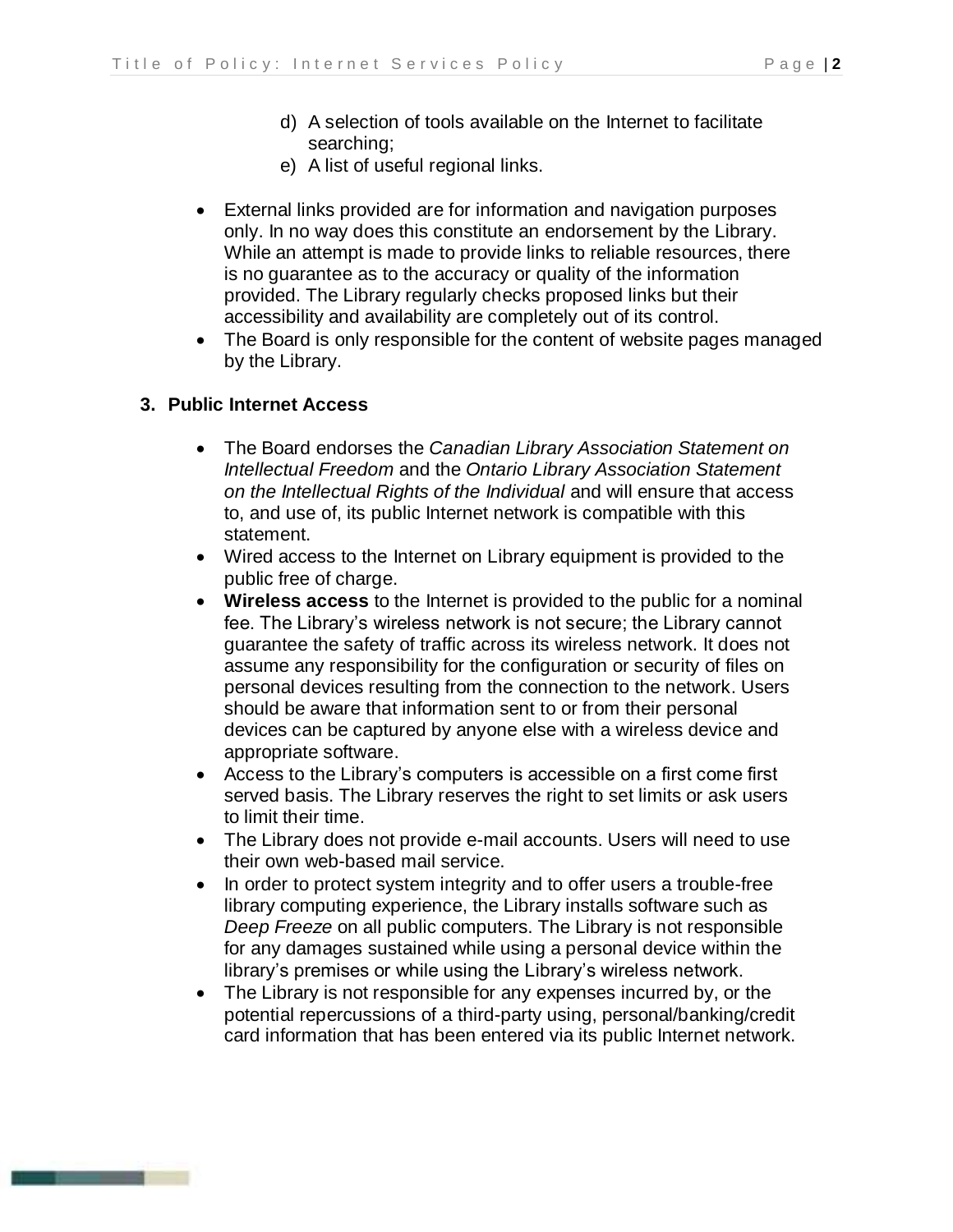# **4. Privacy and Confidentiality**

- Privacy at the public workstations is not guaranteed. However, staff will take reasonable measures to ensure the privacy & confidentiality of a user's use of the Internet in the Library.
- Users must respect the privacy of others. Internet workstations are located in public areas, and content being viewed by users may be seen by other people. Users are expected to use the Internet in accordance with this environment.
- The Board assumes no responsibility for the security and privacy of online transactions done in the Library, as the Internet is not a secure medium and third parties may be able to obtain information about the user's activities.

# **5. Use by Children**

- The term 'children', as used by the Library, means up to, and including the age of 16.
- Children may access all information and use all facilities and equipment provided by the Library; however, children under the age of 12 must be accompanied by an adult to use the Library's public computers.
- No filtering software is installed on public computers.
- The Board endorses the *Canadian Library Association Statement on Intellectual Freedom* and the *Ontario Library Association Statement on the Intellectual Rights of the Individual* and will ensure that children's access to the Internet is compatible with these statements.
- The Board accepts no responsibility for enforcing restrictions which a parent or guardian places on a child's use of the Internet.
- Staff will:
	- a) Affirm and acknowledge the rights and responsibilities of parents and guardians to monitor and determine their children's access to materials and resources;
	- b) Assist parents by providing guidelines for 'Safe Surfing.'
- Parents and guardians will:
	- a) Assume responsibility for deciding which resources and type of network access are appropriate for their children;
	- b) Monitor and supervise their children's use of the Internet.

# **6. Acceptable Use**

- To ensure equitable access to the public network and efficient use of resources, the Board sets rules for public network access and reserves the right to modify these whenever and wherever appropriate. These rules apply to all users accessing the Library's public network.
- The Acceptable Use Rules are: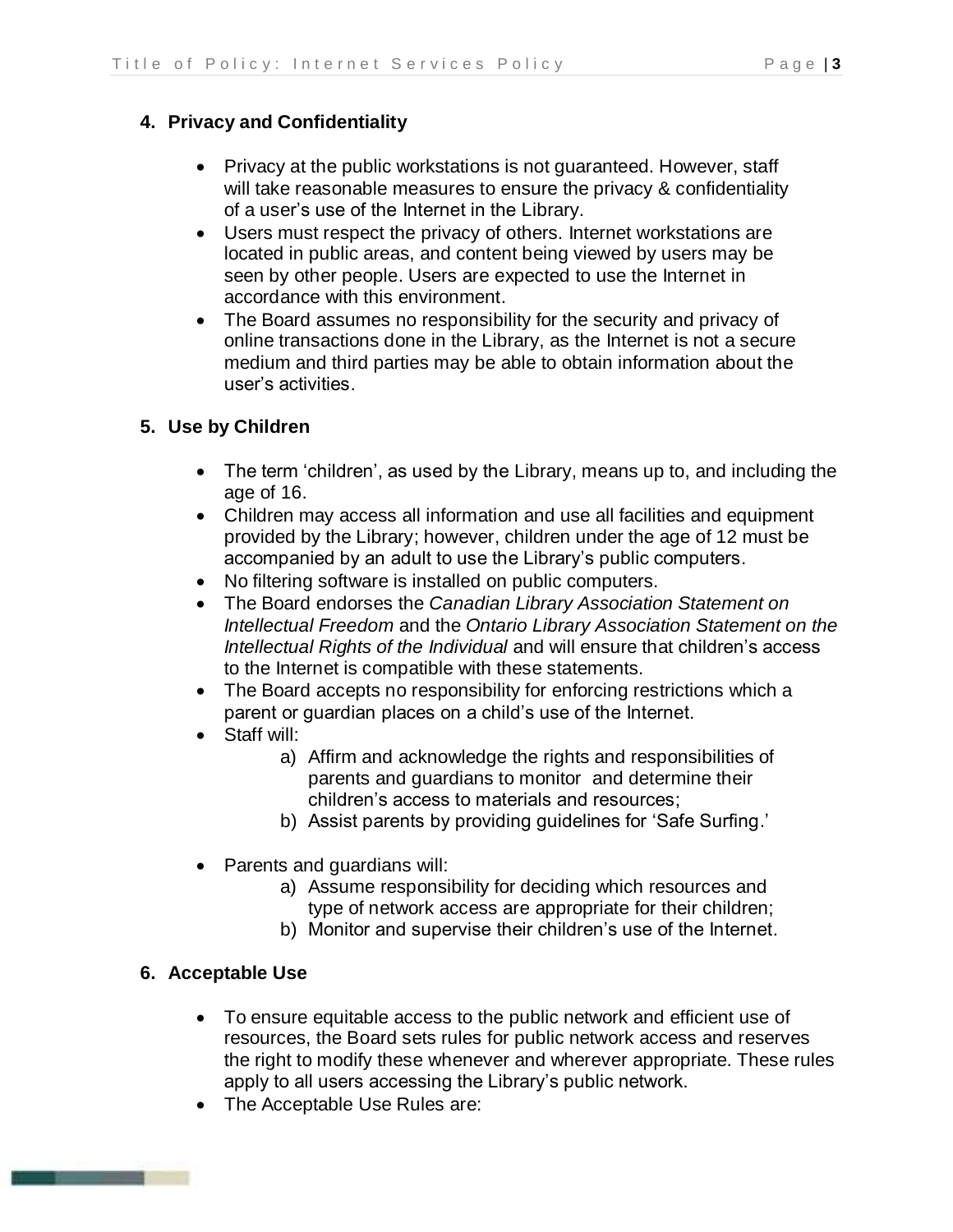- o The Library's public Internet access is intended primarily as an information resource. Accessing pornography and gambling websites is not permitted.
- $\circ$  Food and drink are not permitted while using the public workstations.
- o Users must respect the laws of Canada (federal, provincial and municipal statutes and regulations) when accessing the public network. Use of the public network for illegal, actionable or criminal purposes or to seek access to unauthorized areas is prohibited. Examples of such illegal activities include, but are not limited to, harassment or stalking, libel, illegal commerce or solicitation, 'hacking' or tampering with other computers, viewing, downloading and/or printing child pornography. Users are reminded that ignorance of the law is not an excuse. Illegal use will be reported to the police.
- o Users of the public network may not violate or circumvent copyright and other intellectual property rights. The Board promotes fair use copyright principles and staff will advise users of their legal responsibilities regarding these.
- o Users are expected to treat Library equipment with respect; misuse or abuse of computers or programs is not acceptable. Users may be asked to pay for any damages caused by wrongful usage.
- o Files created or downloaded by the user should not be saved on public computers. Saved files will be automatically removed when the computer restarts. Users should store their files on personal removable storage media. The Library is not responsible for any loss of data incurred by the user.
- Use of the Library workstations and Internet services provided by the Library is conditional on the user's agreement to observe this policy. By continuing to use these services, the user indicates agreement to all requirements of this policy. Users in violation of the Library's Internet Services Policy may have their Internet or Library privileges revoked. Any violation may also result in removal from the Library. In cases where staff or volunteers are involved appropriate disciplinary action may be taken.

# **7. Assistance from Staff**

- Whenever time and knowledge permit, staff will provide assistance to users with:
	- a) Accessing the public workstations;
	- b) Using software installed on the public computers;
	- c) Searching for information on the Internet;
	- d) Accessing online databases and e-books.